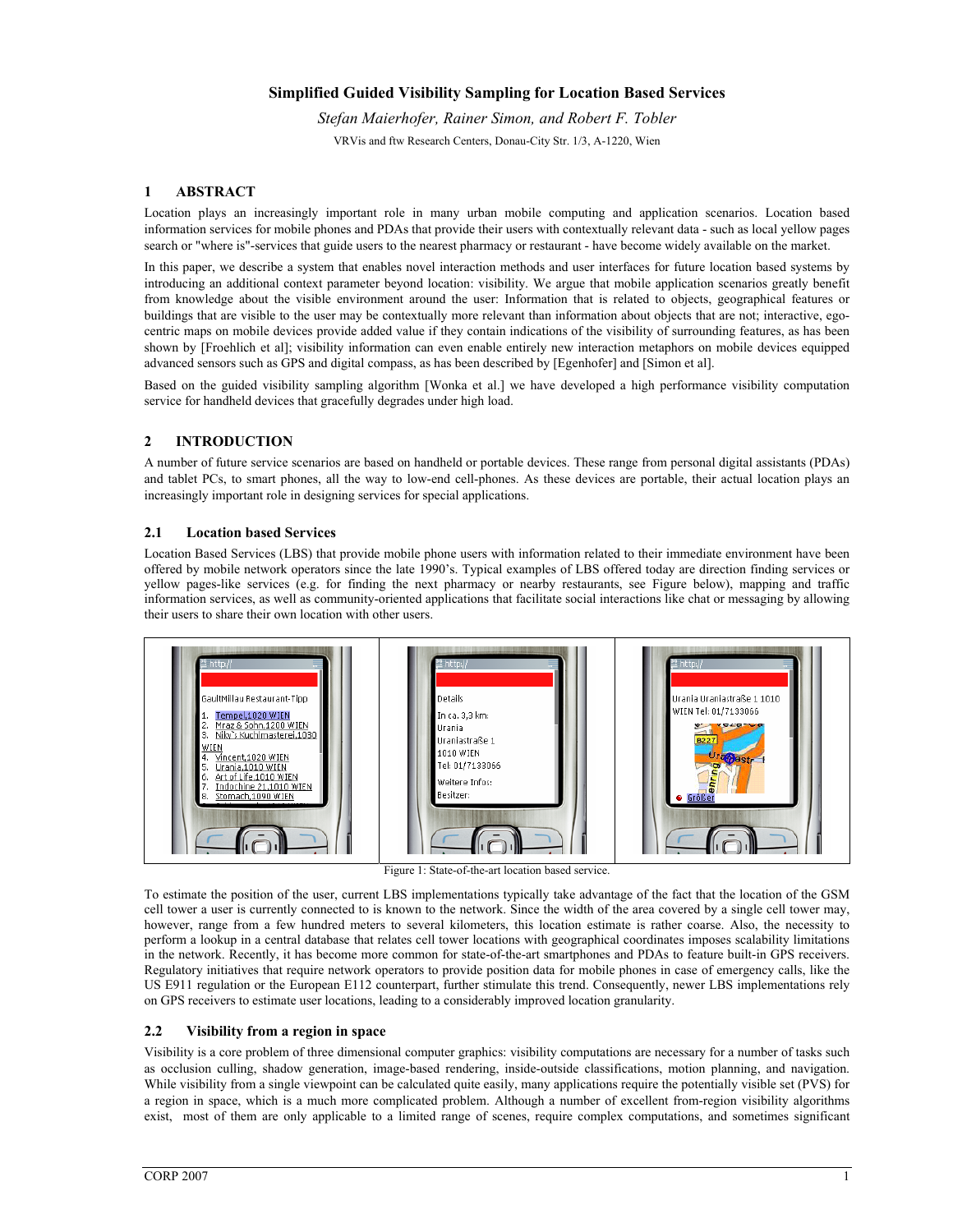amounts of memory. For this reason, sampling-based solutions have become very popular for practical applications due to their robustness, general applicability, and ease of implementation.

Although exact solutions for computing visibility from a region in space have been rare [Duguet and Drettakis; Durand], recently two new algorithms have been published [Nirenstein et al.; Bittner] and subsequently improved [Haumont et al.; Mora et al.]. Both of these algorithms are exact and work for general scenes, but due to the complexity of the underlying problem, and the numerical robustness of the implementation can lead to issues that may degrade their solution to be not perfectly exact anymore.

Based on this experience our research group, together with some scientific partners has developed a new, sampling based algorithm that has a vastly superior performance, and although it is not exact, the quality and correctness of the computed visibility solution in some cases exceeds the results of the so-called exact algorithms due to the numerical stability of the new method [Wonka et al.].

# **3 USING VISIBILITY IN LOCATION BASED SERVICES**

The use of a visibility-based query mechanism offers two key benefits over traditional querying, as applied by todays LBS: First, information can be tailored considerably better to the user's context, since points of interest that are visible (for example places in the same street as the user) are most likely more relevant than those that are hidden (e.g. places two blocks away), even if they are closer to the user with regard to their bee-line distance. Second, visiblity-based querying enables new types of geo-spatial user interfaces on mobile phones equipped with orientation sensors such as compass and tilt sensors, as they are currently becoming available on the market.

### **3.1 Information Relevance**

Unlike desktop GIS (geographic information systems) that typically present geo-spatial information on a map on the screen, mobile geo-spatial information systems and location based applications relate geo-spatial information to the user's immediate real-world environment; the user is physically immersed in the geographical region associated with the search space. [Gardiner et al] suggested that the spatial query operations currently offered by spatial databases – such as bounding queries or a fixed radius around a center location – are inadequate under these circumstances. They have concluded that a reference frame based on the user's *field of view* is more appropriate in the case of mobile spatial querying.

Furthermore, a user study conducted by [Froehlich et al] that compared different types of user interfaces for geo-spatial data access has confirmed that visibility plays an important role in the users' understanding of which points of interest are more relevant than others. An explicit indication of the visibility of nearby geographical features was particularly appreciated in textual user interfaces (which are still the most common presentation format for state-of-the-art LBS) and map-based presentations. We therefore argue that visible points of interest can indeed be considered more relevant for location based services, even if they are further away than other, hidden points of interest.

# **3.2 Orientation-Aware Location Based Mobile Interaction**

Mobile phones equipped with navigation-related features like integrated GPS or digital compass have recently become more commonly available on the market. The growing proliferation of such devices not only promises to drive the demand for geo-spatial applications and location-based applications; it can also enable entirely new ways of how users interact with geo-spatial information in the near future: For example, visibility querying based on GPS- and compass-data from a mobile phone essentially allows users to identify geographic objects by pointing towards them (see Figure 2).



Figure 2: Visibility-facilitated mobile interaction: The Geo-Pointer – accessing geo-spatial information by pointing.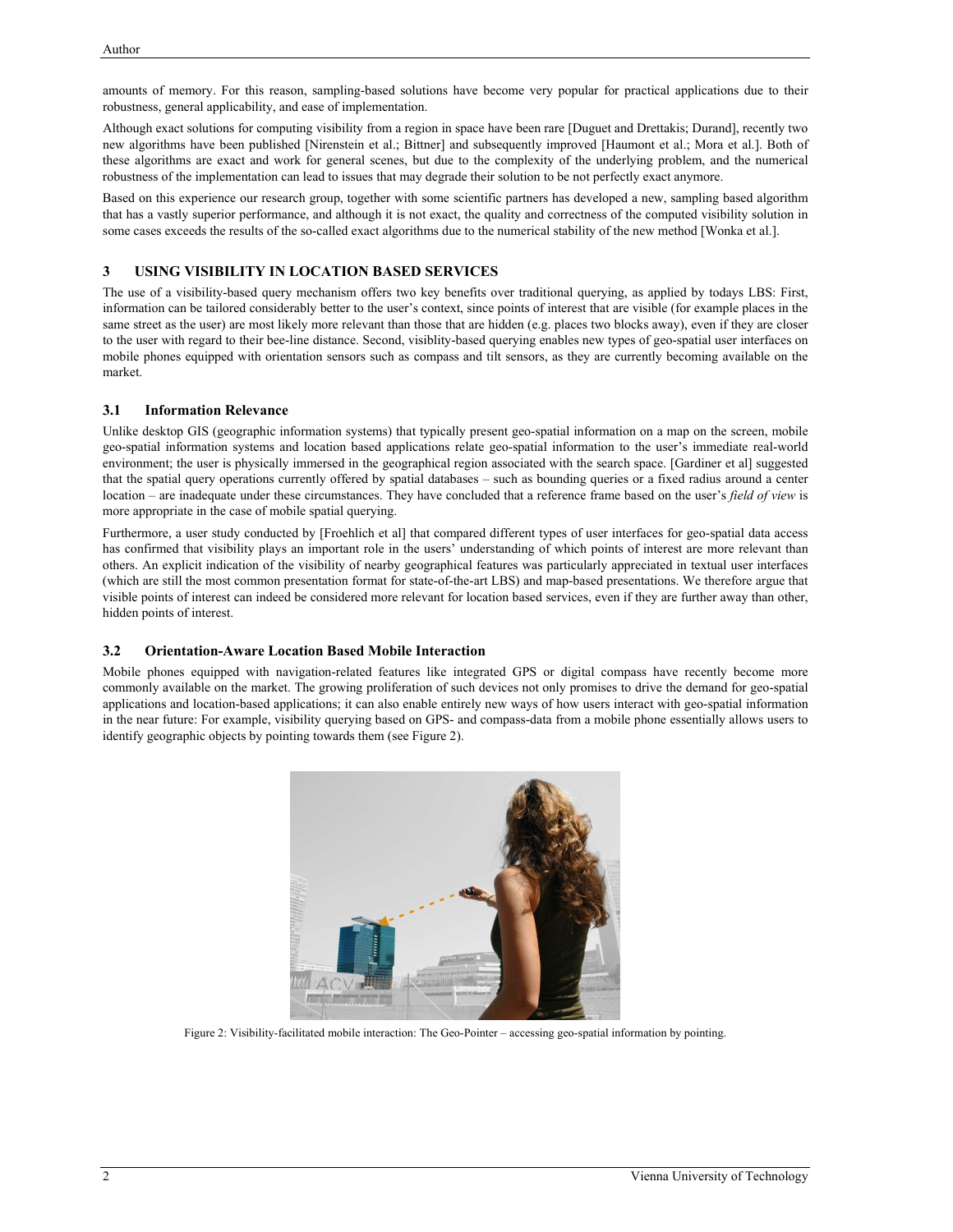#### **4 FAST COMPUTATION OF THE VISIBILITY FROM A REGION**

In a service scenario where a huge number of requests for the complete visibility information from various handheld devices need to be computed by a small number of servers, the computational cost for computing this information by simple means can become prohibitive. In order to handle this situation, we took the forward sampling step of guided visibility samping as a basis for server based visibility computation. The server maintains a database of the 3D-geometry of the city or region in which the service is offered. Whenever a handheld device needs information about the visibility of objects in its vicinity, its location is transmitted to the server, and the server responds with a set of object ids for those objects which are visible from the location of the handheld device, or in a service based approach with all location based services associated with the visible objects.

The forward sampling step of guided visibility sampling is based on starting with a number of random visibility samples, and then extending the set of visible objects, by sampling in the vicinity of them, i.e. the initial samples act as seeds in a flood-fill like sampling process.

In order to speed up the main operation in this sampling approach, namely the intersection of visibility rays with the object database, a pre-calculated kd-tree is built. Although this is a potentially time-consuming operation, it only needs to be performed once for the geometry database, and the resulting k-d tree can be stored. The k-d tree has the additional benefit of being rather memory-efficient, as its size grows with O(N log N) in the number of objects in the geometry database.

For a cost-efficient service, it is necessary to process a huge number of request in a relatively short time. Due to the nature of the underlying algorithm our implementation can handle a single visibility computation within a data set of millions of triangles within a small fraction of a second. In addition to this impressive performance, the service is scaleable in two more directions: parallelization and service quality. Since the database underneath this kind of service is only used in a read-only fashion for the visibility computation, the algorithm can be trivially parallelized for multi-core systems with nearly linear speedup in the number of CPUs, and the geometric data set can be partitioned onto multiple servers, each of which is responsible for a different region. Another way to speed up the performance of the server is by degrading service quality. Although each single request can be handled in a small fraction of a second, it is even possible to restrict the processing time for each query. As guided visibility sampling finds most of the visible objects within the early parts of the computation, any restriction will only affect a small portion of the overall result. Thus even when the service time is limited the most important visible objects will be found by our algorithm.

## **5 RESULTS**

We implemented our server to automatically adjust its quality of service based on its load. Whenever its service queue is filling up, it is gradually reducing the processing time per query so that it can empty the queue. When the queue is empty it increases the processing time per query again. In order to evaluate the quality of service, we determined the percentage of visible triangles found (when compared to the total number of visible triangles) as a function of the processing time per service request. We performed this test for 100 000 service requests on current PC hardware and plotted the result. The data set that was used for the test represented the city of St. Pölten. Figure 2 shows the results of this evaluation. Clearly, the algorithm finds more visible triangles the longer the processing time per request, and the correct result is only available asymptotically. However, after only about 60 milliseconds, already 90% of all visible triangles are found, and after 150 milliseconds, 95% of all visible triangles are found. Additionally, the triangles are found with a probability proporitonal to their apparent size from the view point, so even after only a few milliseconds the triangles that are found to be visible cover nearly all of the visible objects. Note also, that within the service application a typical object with an associated service, e.g. a house in the city, consists of more than one, typically at least 10 triangles, and if only one of these triangles is found, the location based services associated with this object can be offered.



Figure 3: Percent of all visible Triangles found versus time in milliseconds. Although the correct result is only available asymptotically, after only 150 milliseconds 95% of all visible triangles are returned. Note also that even after only 5 milliseconds, most of the visually important triangles have been found, see Figure 8 for more details.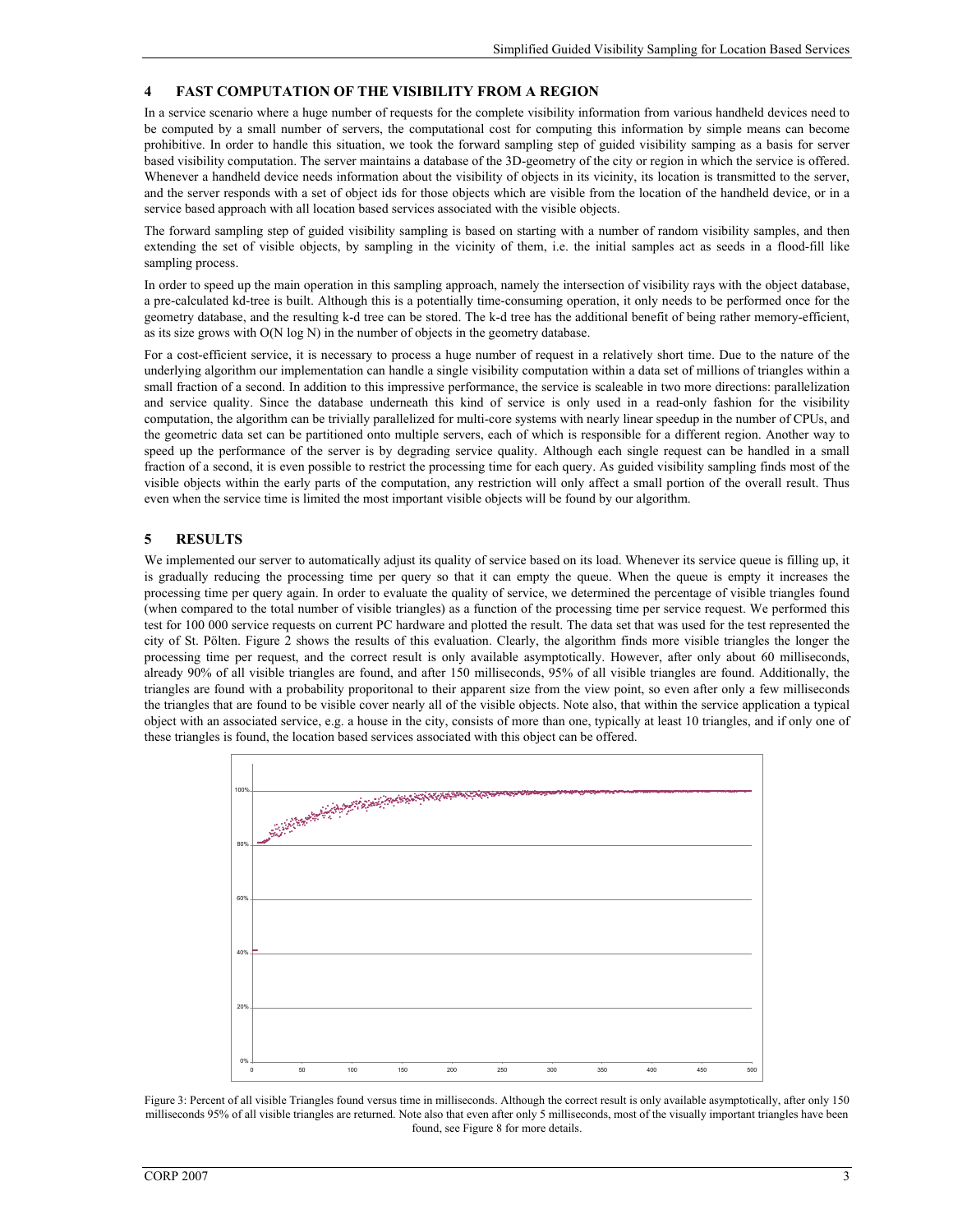In order to investigate the performance further, we examined a few typical queries. An example of such a query can be seen in figure 4, which shows the map of a city with the marked location of a typical query. All visible triangles are drawn in green, all invisible triangles are drawn in red. As the actual number of visible triangles is a very small portion of all triangles in the database only a tiny fraction of the drawn map is marked in green. More detailed views of the same situation are shown in figure 5 and 6.



Figure 4: Map of a city with a marked location based service query point and the query result of all triangles found to be visible drawn in green.



Figure 5: Enlarged view of the map in figure 4.



Figure 6: Solid rendering of the query result.